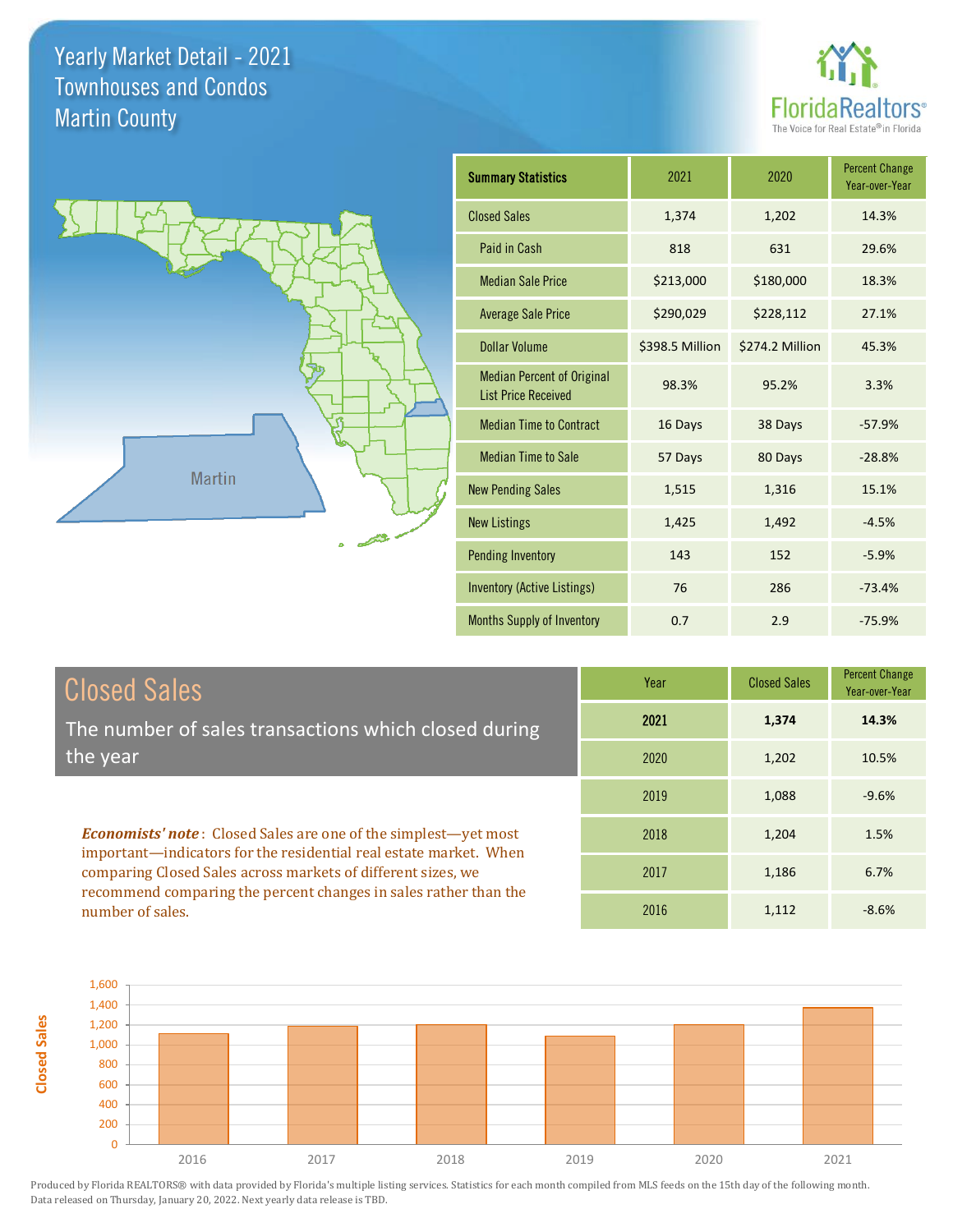

## Cash Sales

The number of Closed Sales during the year in which buyers exclusively paid in cash

*Economists' note* : Cash Sales can be a useful indicator of the extent to which investors are participating in the market. Why? Investors are far more likely to have the funds to purchase a home available up front, whereas the typical homebuyer requires a mortgage or some other form of financing. There are, of course, many possible exceptions, so this statistic should be interpreted with care.

| Year | <b>Cash Sales</b> | <b>Percent Change</b><br>Year-over-Year |
|------|-------------------|-----------------------------------------|
| 2021 | 818               | 29.6%                                   |
| 2020 | 631               | $-1.1%$                                 |
| 2019 | 638               | $-14.7%$                                |
| 2018 | 748               | 0.7%                                    |
| 2017 | 743               | 12.1%                                   |
| 2016 | 663               | $-17.6%$                                |



#### Cash Sales as a Percentage of Closed Sales The percentage of Closed Sales during the year which were Cash Sales

*Economists' note* : This statistic is simply another way of viewing Cash Sales. The remaining percentages of Closed Sales (i.e. those not paid fully in cash) each year involved some sort of financing, such as mortgages, owner/seller financing, assumed loans, etc.



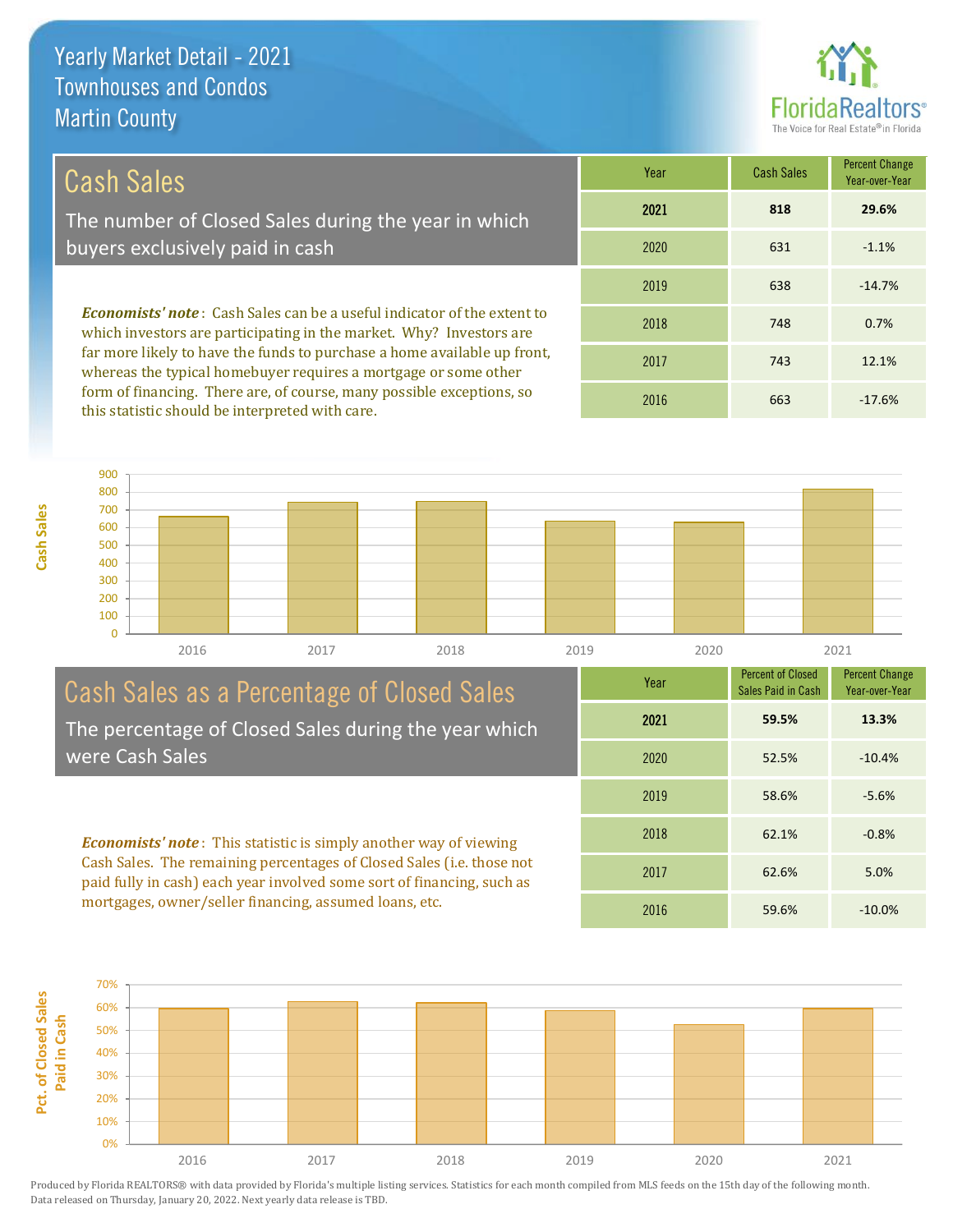

# Median Sale Price

The median sale price reported for the year (i.e. 50% of sales were above and 50% of sales were below)

*Economists' note* : Median Sale Price is our preferred summary statistic for price activity because, unlike Average Sale Price, Median Sale Price is not sensitive to high sale prices for small numbers of homes that may not be characteristic of the market area. Keep in mind that median price trends over time are not always solely caused by changes in the general value of local real estate. Median sale price only reflects the values of the homes that *sold* each year, and the mix of the types of homes that sell can change over time.

| Year | <b>Median Sale Price</b> | <b>Percent Change</b><br>Year-over-Year |
|------|--------------------------|-----------------------------------------|
| 2021 | \$213,000                | 18.3%                                   |
| 2020 | \$180,000                | 12.5%                                   |
| 2019 | \$160,000                | 6.7%                                    |
| 2018 | \$150,000                | 6.4%                                    |
| 2017 | \$141,000                | 3.3%                                    |
| 2016 | \$136,450                | 4.2%                                    |

#### 2016 2017 2018 2019 2020 2021 **\$0K** \$50K \$100K \$150K \$200K \$250K

# Average Sale Price

The average sale price reported for the year (i.e. total sales in dollars divided by the number of sales)

*Economists' note* : Usually, we prefer Median Sale Price over Average Sale Price as a summary statistic for home prices. However, Average Sale Price does have its uses—particularly when it is analyzed alongside the Median Sale Price. For one, the relative difference between the two statistics can provide some insight into the market for higher-end homes in an area.

| <b>Percent Change</b><br>Year<br><b>Average Sale Price</b><br>Year-over-Year<br>\$290,029<br>2021<br>27.1%<br>\$228,112<br>2020<br>13.0%<br>\$201,884<br>2019<br>8.5%<br>\$186,082<br>2018<br>6.4%<br>\$174,953<br>2017<br>2.4%<br>\$170,921<br>2016<br>7.5% |  |  |
|--------------------------------------------------------------------------------------------------------------------------------------------------------------------------------------------------------------------------------------------------------------|--|--|
|                                                                                                                                                                                                                                                              |  |  |
|                                                                                                                                                                                                                                                              |  |  |
|                                                                                                                                                                                                                                                              |  |  |
|                                                                                                                                                                                                                                                              |  |  |
|                                                                                                                                                                                                                                                              |  |  |
|                                                                                                                                                                                                                                                              |  |  |
|                                                                                                                                                                                                                                                              |  |  |

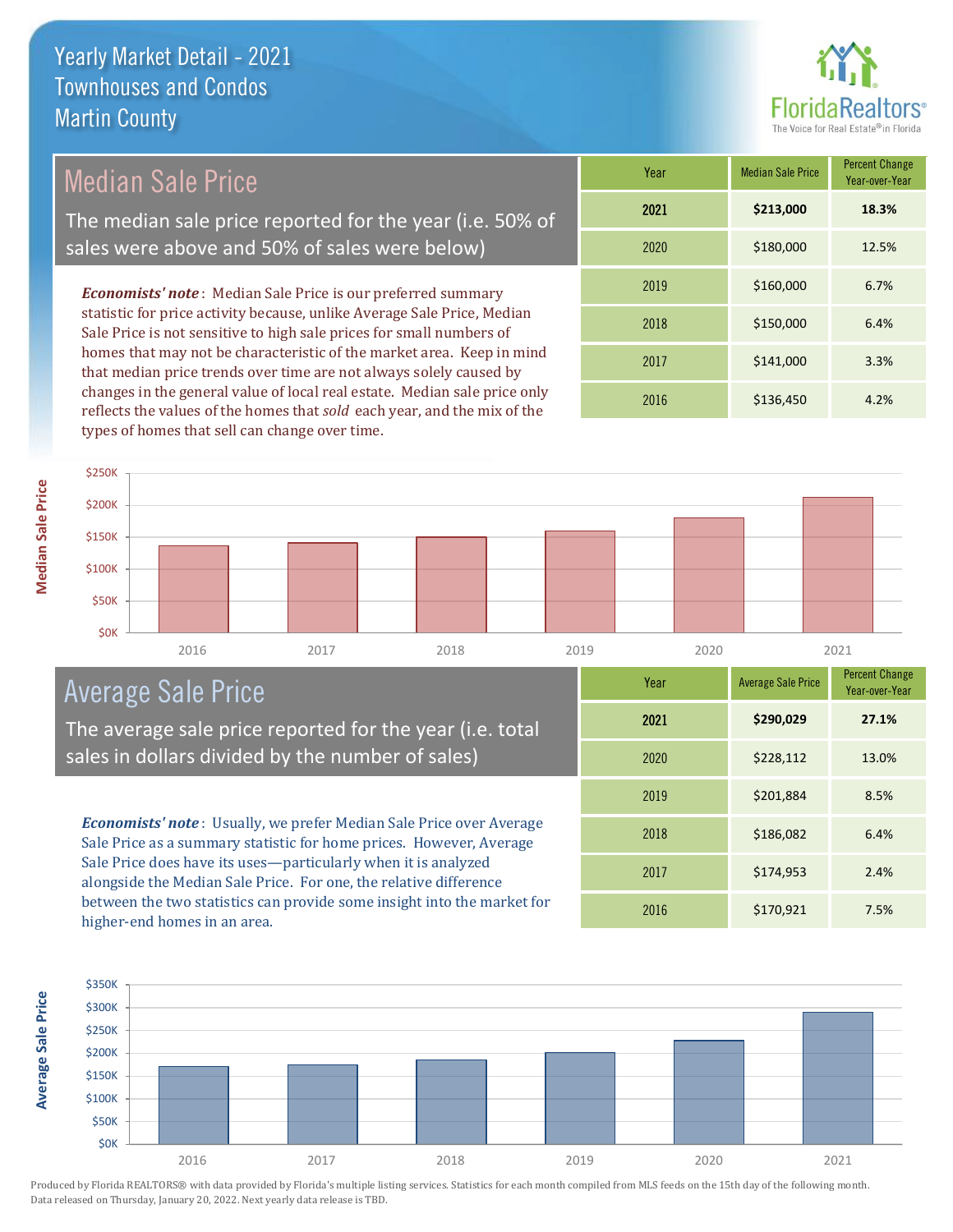### Dollar Volume

The sum of the sale prices for all sales which closed during the year

*Economists' note* : Dollar Volume is simply the sum of all sale prices in a given time period, and can quickly be calculated by multiplying Closed Sales by Average Sale Price. It is a strong indicator of the health of the real estate industry in a market, and is of particular interest to real estate professionals, investors, analysts, and government agencies. Potential home sellers and home buyers, on the other hand, will likely be better served by paying attention to trends in the two components of Dollar Volume (i.e. sales and prices) individually.

| Year | Dollar Volume   | <b>Percent Change</b><br>Year-over-Year |
|------|-----------------|-----------------------------------------|
| 2021 | \$398.5 Million | 45.3%                                   |
| 2020 | \$274.2 Million | 24.8%                                   |
| 2019 | \$219.6 Million | $-2.0%$                                 |
| 2018 | \$224.0 Million | 8.0%                                    |
| 2017 | \$207.5 Million | 9.2%                                    |
| 2016 | \$190.1 Million | $-1.7%$                                 |



# Median Percent of Original List Price Received

The median of the sale price (as a percentage of the original list price) across all properties selling during the year

*Economists' note* : The Median Percent of Original List Price Received is useful as an indicator of market recovery, since it typically rises as buyers realize that the market may be moving away from them and they need to match the selling price (or better it) in order to get a contract on the house. This is usually the last measure to indicate a market has shifted from down to up, so it is what we would call a *lagging* indicator.

| Year | Med. Pct. of Orig. List<br><b>Price Received</b> | <b>Percent Change</b><br>Year-over-Year |
|------|--------------------------------------------------|-----------------------------------------|
| 2021 | 98.3%                                            | 3.3%                                    |
| 2020 | 95.2%                                            | 0.5%                                    |
| 2019 | 94.7%                                            | 0.4%                                    |
| 2018 | 94.3%                                            | 0.0%                                    |
| 2017 | 94.3%                                            | 0.1%                                    |
| 2016 | 94.2%                                            | 0.4%                                    |

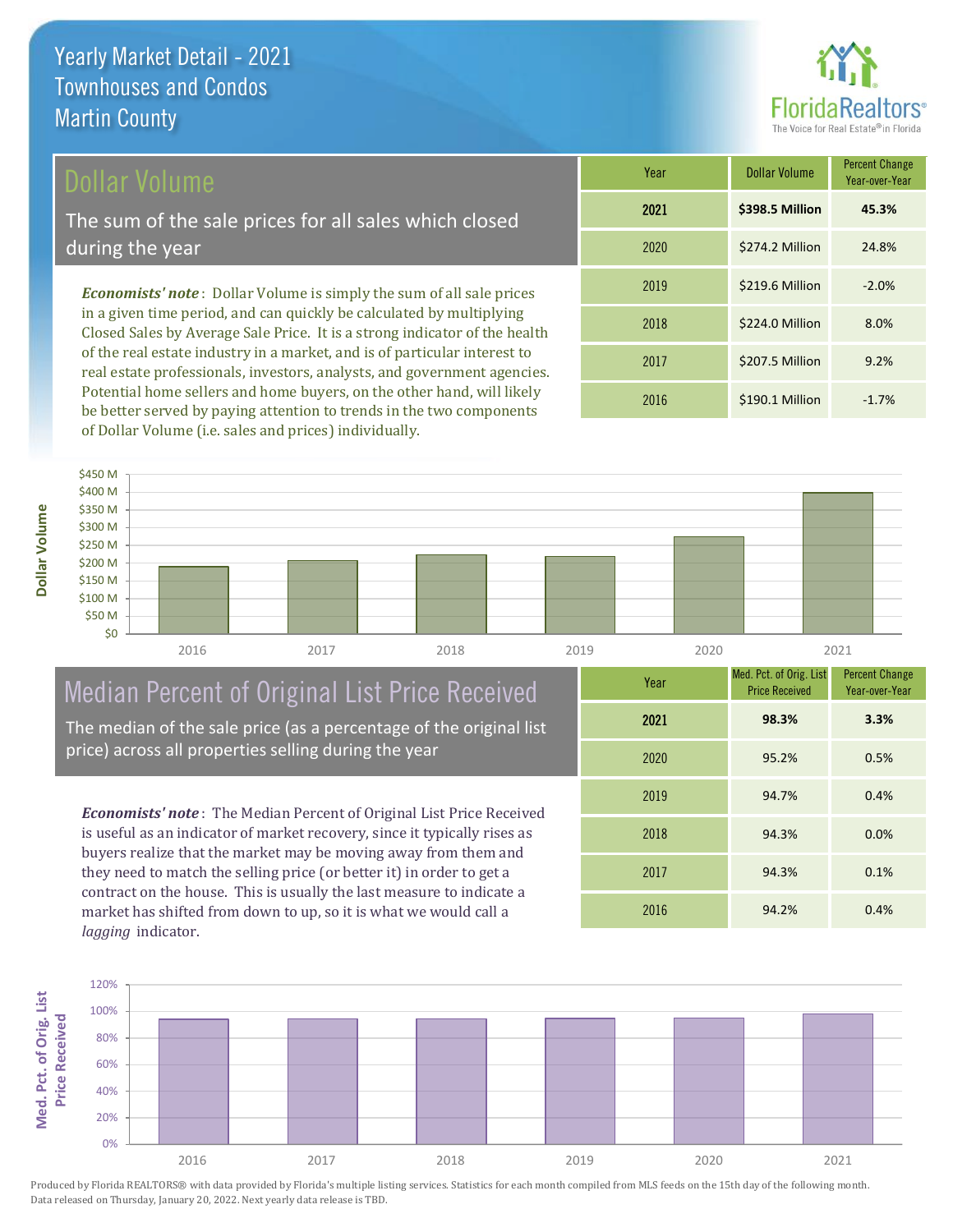

### Median Time to Contract

The median number of days between the listing date and contract date for all Closed Sales during the year

*Economists' note* : Like Time to Sale, Time to Contract is a measure of the length of the home selling process calculated for sales which closed during the year. The difference is that Time to Contract measures the number of days between the initial listing of a property and the signing of the contract which eventually led to the closing of the sale. When the gap between Median Time to Contract and Median Time to Sale grows, it is usually a sign of longer closing times and/or declining numbers of cash sales.

| Year | <b>Median Time to</b><br>Contract | <b>Percent Change</b><br>Year-over-Year |
|------|-----------------------------------|-----------------------------------------|
| 2021 | 16 Days                           | $-57.9%$                                |
| 2020 | 38 Days                           | $-5.0%$                                 |
| 2019 | 40 Days                           | $-4.8%$                                 |
| 2018 | 42 Days                           | $-4.5%$                                 |
| 2017 | 44 Days                           | 12.8%                                   |
| 2016 | 39 Days                           | $-18.8%$                                |



# Median Time to Sale

The median number of days between the listing date and closing date for all Closed Sales during the year

*Economists' note* : Time to Sale is a measure of the length of the home selling process, calculated as the number of days between the initial listing of a property and the closing of the sale. *Median* Time to Sale is the amount of time the "middle" property selling this month was on the market. That is, 50% of homes selling this month took *less* time to sell, and 50% of homes took *more* time to sell. Median Time to Sale gives a more accurate picture than Average Time to Sale, which can be skewed upward by small numbers of properties taking an abnormally long time to sell.

| Year | <b>Median Time to Sale</b> | <b>Percent Change</b><br>Year-over-Year |
|------|----------------------------|-----------------------------------------|
| 2021 | 57 Days                    | $-28.8%$                                |
| 2020 | 80 Days                    | 1.3%                                    |
| 2019 | 79 Days                    | $-1.3%$                                 |
| 2018 | 80 Days                    | $-4.8%$                                 |
| 2017 | 84 Days                    | 3.7%                                    |
| 2016 | 81 Days                    | $-10.0%$                                |



Produced by Florida REALTORS® with data provided by Florida's multiple listing services. Statistics for each month compiled from MLS feeds on the 15th day of the following month. Data released on Thursday, January 20, 2022. Next yearly data release is TBD.

**Median Time to**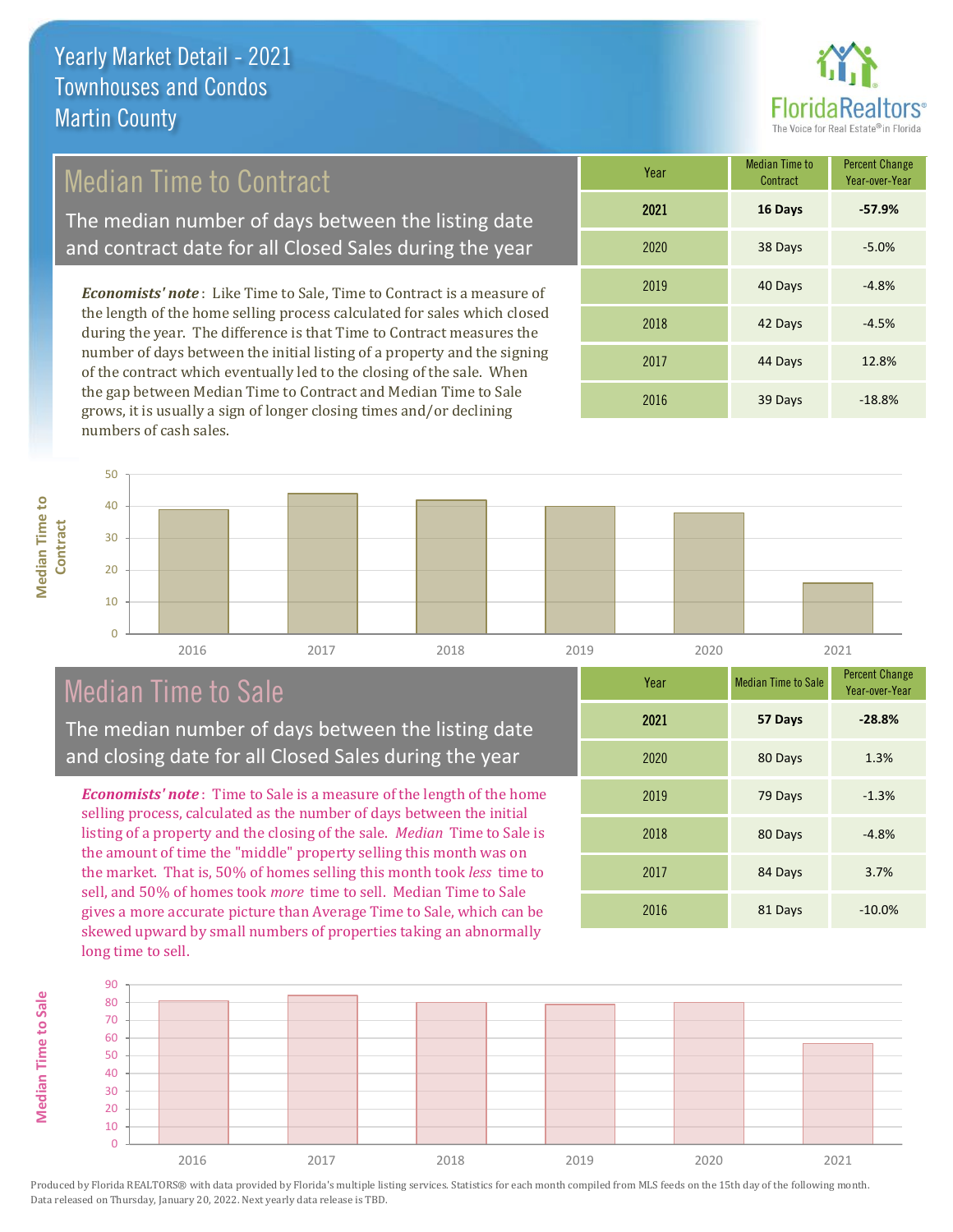

1,440 -5.0%

Year-over-Year

**-4.5%**

Year New Listings Percent Change

2016 1,546 7.1%

2017 1,515 -2.0%

2019 1,442 0.1%

2020 1,492 3.5%

2021 **1,425**

2018

# New Pending Sales

The number of listed properties that went under contract during the year

*Economists' note* : Because of the typical length of time it takes for a sale to close, economists consider Pending Sales to be a decent indicator of potential future Closed Sales. It is important to bear in mind, however, that not all Pending Sales will be closed successfully. So, the effectiveness of Pending Sales as a future indicator of Closed Sales is susceptible to changes in market conditions such as the availability of financing for homebuyers and the inventory of distressed properties for sale.

| Year | <b>New Pending Sales</b> | <b>Percent Change</b><br>Year-over-Year |
|------|--------------------------|-----------------------------------------|
| 2021 | 1,515                    | 15.1%                                   |
| 2020 | 1,316                    | 15.7%                                   |
| 2019 | 1,137                    | $-8.2%$                                 |
| 2018 | 1,238                    | $-2.7%$                                 |
| 2017 | 1,272                    | 0.9%                                    |
| 2016 | 1,261                    | $-6.4%$                                 |



# New Listings

The number of properties put onto the market during the year

*Economists' note* : New Listings tend to rise in delayed response to increasing prices, so they are often seen as a lagging indicator of market health. As prices rise, potential sellers raise their estimations of value—and in the most recent cycle, rising prices have freed up many potential sellers who were previously underwater on their mortgages. Note that in our calculations, we take care to not include properties that were recently taken off the market and quickly relisted, since these are not really *new* listings.



**New Listings**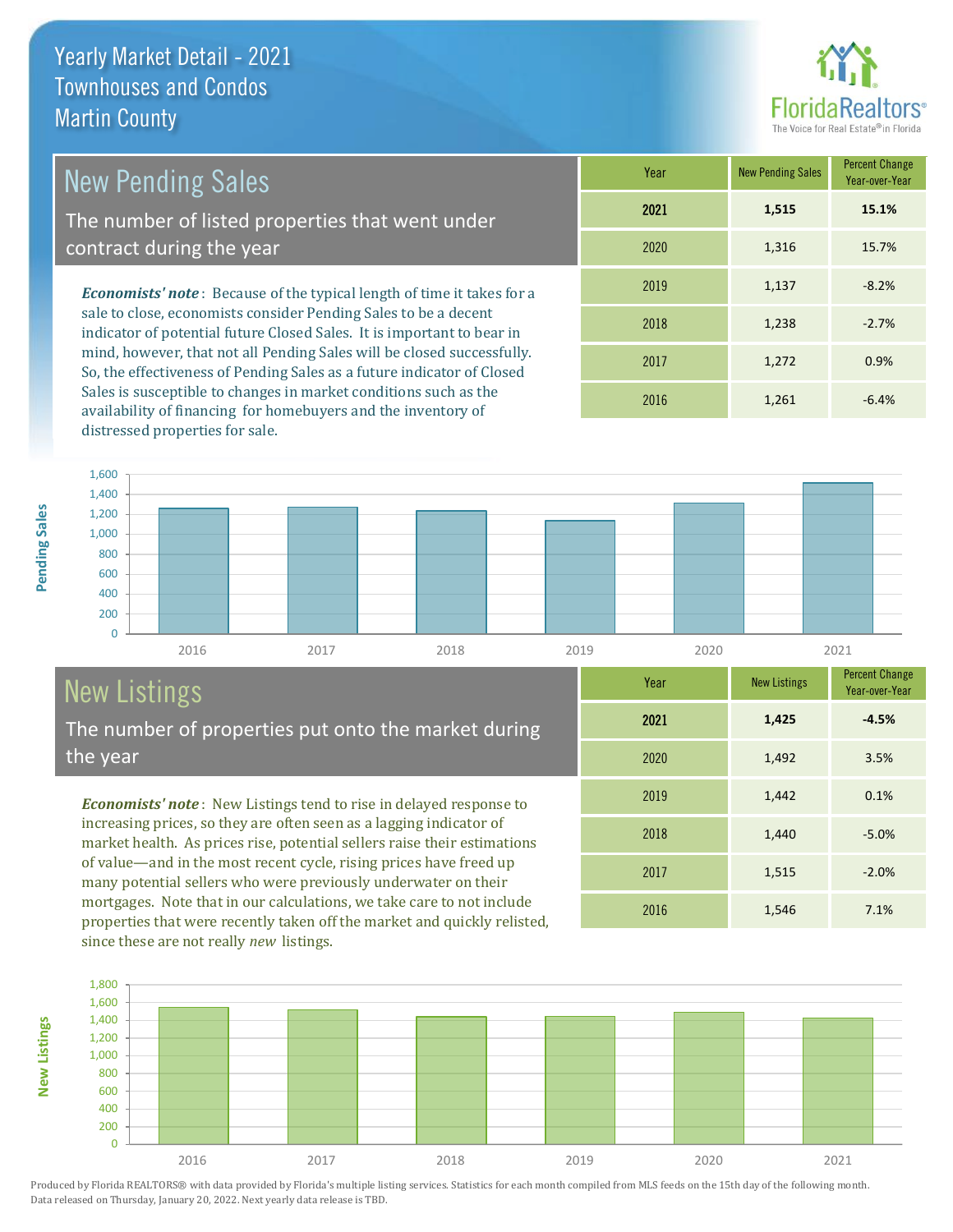

Inventory (Active Listings)

The number of property listings active at the end of the year

*Economists' note* : There are a number of ways to define and calculate Inventory. Our method is to simply count the number of active listings on the last day of the year, since it is the most current. Inventory rises when New Listings are outpacing the number of listings that go offmarket (regardless of whether they actually sell). Likewise, it falls when New Listings aren't keeping up with the rate at which homes are going off-market.

| Year | Inventory | <b>Percent Change</b><br>Year-over-Year |
|------|-----------|-----------------------------------------|
| 2021 | 76        | $-73.4%$                                |
| 2020 | 286       | $-25.1%$                                |
| 2019 | 382       | 8.8%                                    |
| 2018 | 351       | $-11.4%$                                |
| 2017 | 396       | $-7.3%$                                 |
| 2016 | 427       | 14.2%                                   |



#### Months Supply of Inventory (Year-End) An estimate of the number of months it will take to deplete the current Inventory given recent sales rates

*Economists' note* : MSI is a useful indicator of market conditions. The benchmark for a balanced market (favoring neither buyer nor seller) is 5.5 months of inventory. Anything higher is traditionally a buyers' market, and anything lower is a sellers' market. There is no single accepted way of calculating MSI. A common method is to divide current Inventory by the most recent month's Closed Sales count, but this count is a usually poor predictor of future Closed Sales due to seasonal cycles. To eliminate seasonal effects, we use the 12-month average of monthly Closed Sales instead.

| Year | <b>Months Supply</b> | <b>Percent Change</b><br>Year-over-Year |
|------|----------------------|-----------------------------------------|
| 2021 | 0.7                  | $-75.9%$                                |
| 2020 | 2.9                  | $-31.0%$                                |
| 2019 | 4.2                  | 20.0%                                   |
| 2018 | 3.5                  | $-12.5%$                                |
| 2017 | 4.0                  | $-13.0%$                                |
| 2016 | 4.6                  | 24.3%                                   |

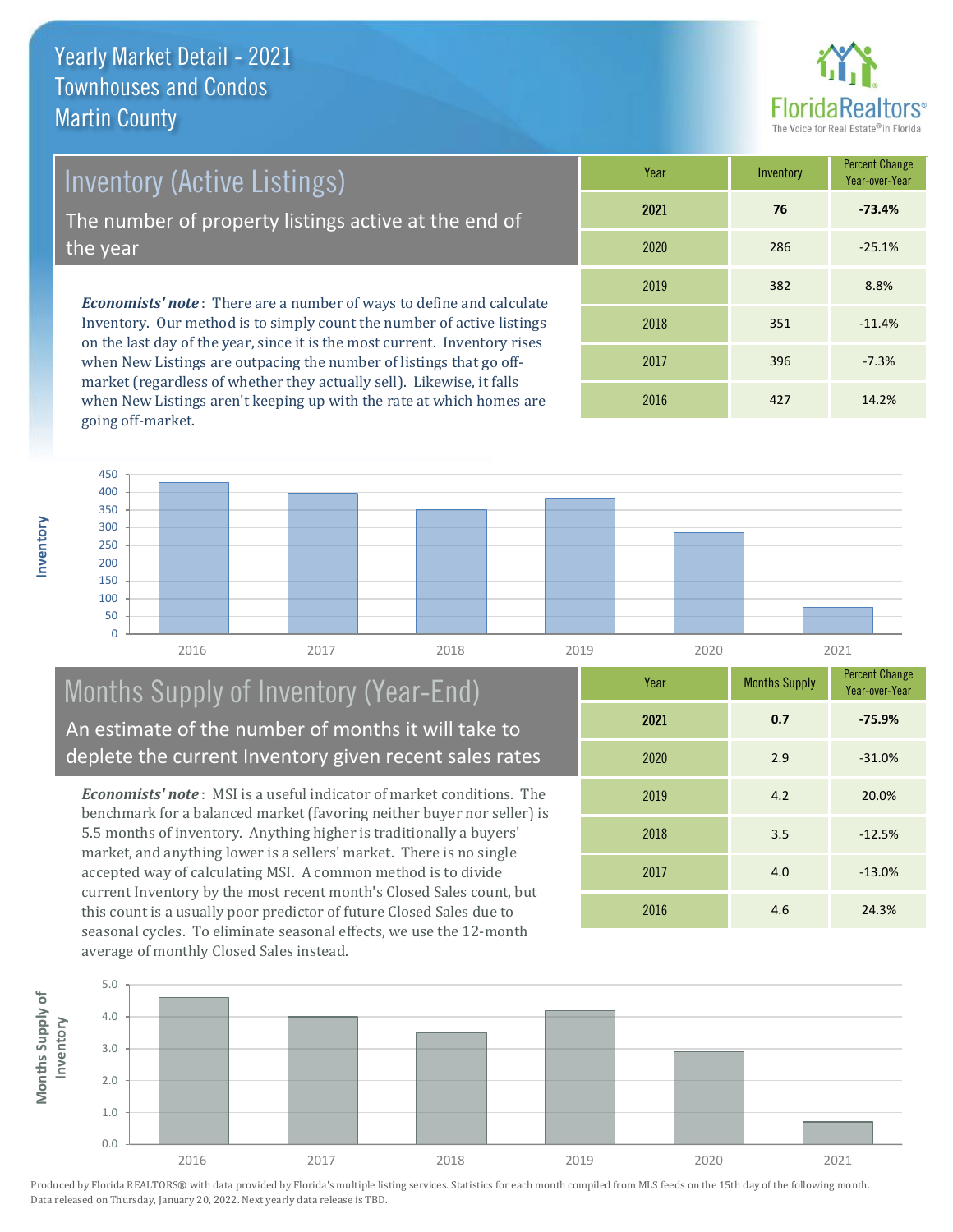

Closed Sales by Sale Price The number of sales transactions which closed during the year

*Economists' note* : Closed Sales are one of the simplest—yet most important—indicators for the residential real estate market. When comparing Closed Sales across markets of different sizes, we recommend comparing the percent changes in sales rather than the number of sales.

| <b>Sale Price</b>     | <b>Closed Sales</b> | <b>Percent Change</b><br>Year-over-Year |  |
|-----------------------|---------------------|-----------------------------------------|--|
| Less than \$50,000    | 6                   | 100.0%                                  |  |
| $$50,000 - $99,999$   | 98                  | $-14.8%$                                |  |
| $$100,000 - $149,999$ | 216                 | $-16.0%$                                |  |
| $$150,000 - $199,999$ | 295                 | $-7.5%$                                 |  |
| \$200,000 - \$249,999 | 215                 | 16.8%                                   |  |
| \$250,000 - \$299,999 | 167                 | 26.5%                                   |  |
| \$300,000 - \$399,999 | 205                 | 130.3%                                  |  |
| \$400,000 - \$599,999 | 88                  | 51.7%                                   |  |
| \$600,000 - \$999,999 | 38                  | 22.6%                                   |  |
| \$1,000,000 or more   | 46                  | 228.6%                                  |  |



#### Median Time to Contract by Sale Price The median number of days between the listing date and contract date for all Closed Sales during the year

*Economists' note* : Like Time to Sale, Time to Contract is a measure of the length of the home selling process calculated for sales which closed during the year. The difference is that Time to Contract measures the number of days between the initial listing of a property and the signing of the contract which eventually led to the closing of the sale. When the gap between Median Time to Contract and Median Time to Sale grows, it is usually a sign of longer closing times and/or declining numbers of cash sales.

| <b>Sale Price</b>     | <b>Median Time to</b><br>Contract | <b>Percent Change</b><br>Year-over-Year |  |
|-----------------------|-----------------------------------|-----------------------------------------|--|
| Less than \$50,000    | 107 Days                          | 55.1%                                   |  |
| $$50,000 - $99,999$   | 30 Days                           | $-9.1%$                                 |  |
| $$100,000 - $149,999$ | 18 Days                           | $-58.1%$                                |  |
| $$150,000 - $199,999$ | 14 Days                           | $-58.8%$                                |  |
| \$200,000 - \$249,999 | 10 Days                           | $-68.8%$                                |  |
| \$250,000 - \$299,999 | 15 Days                           | $-60.5%$                                |  |
| \$300,000 - \$399,999 | 18 Days                           | $-53.8%$                                |  |
| \$400,000 - \$599,999 | 15 Days                           | $-82.4%$                                |  |
| \$600,000 - \$999,999 | 40 Days                           | $-51.2%$                                |  |
| \$1,000,000 or more   | 86 Days                           | $-23.9%$                                |  |



**Median Time to Contract**

**Median Time to Contract**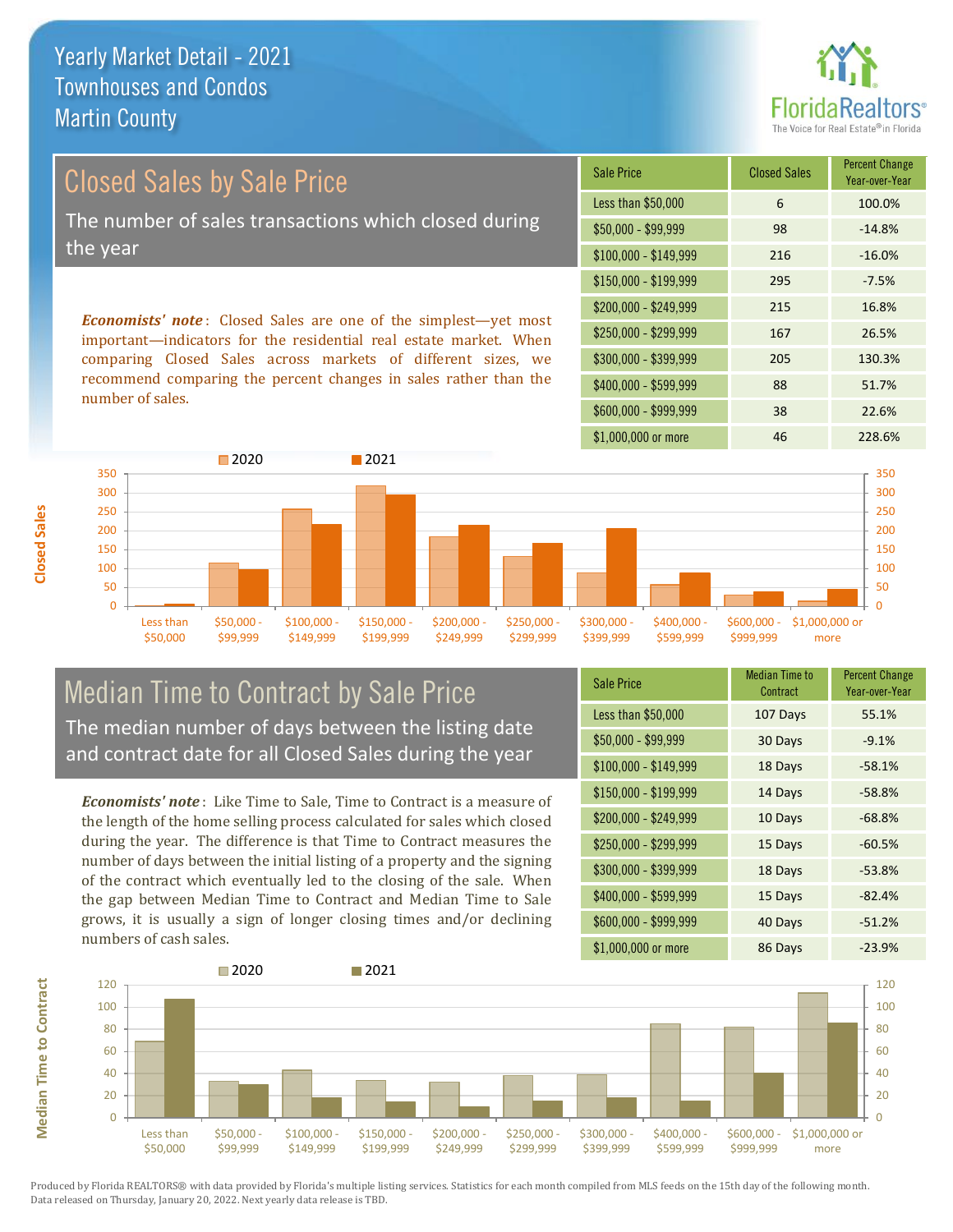

# New Listings by Initial Listing Price

The number of properties put onto the market during the year

*Economists' note:* New Listings tend to rise in delayed response to increasing prices, so they are often seen as a lagging indicator of market health. As prices rise, potential sellers raise their estimations of value—and in the most recent cycle, rising prices have freed up many potential sellers who were previously underwater on their mortgages. Note that in our calculations, we take care to not include properties that were recently taken off the market and quickly relisted, since these are not really *new* listings.

| <b>Initial Listing Price</b> | <b>New Listings</b> | <b>Percent Change</b><br>Year-over-Year |  |
|------------------------------|---------------------|-----------------------------------------|--|
| Less than \$50,000           | 3                   | $-57.1%$                                |  |
| \$50,000 - \$99,999          | 78                  | $-23.5%$                                |  |
| $$100,000 - $149,999$        | 209                 | $-23.2%$                                |  |
| $$150,000 - $199,999$        | 307                 | $-20.9%$                                |  |
| \$200,000 - \$249,999        | 221                 | $-7.5%$                                 |  |
| \$250,000 - \$299,999        | 168                 | $-8.7%$                                 |  |
| \$300,000 - \$399,999        | 230                 | 48.4%                                   |  |
| \$400,000 - \$599,999        | 114                 | 44.3%                                   |  |
| \$600,000 - \$999,999        | 48                  | 11.6%                                   |  |
| \$1,000,000 or more          | 47                  | 104.3%                                  |  |



#### Inventory by Current Listing Price The number of property listings active at the end of the year

*Economists' note* : There are a number of ways to define and calculate Inventory. Our method is to simply count the number of active listings on the last day of the year, since it is the most current. Inventory rises when New Listings are outpacing the number of listings that go offmarket (regardless of whether they actually sell). Likewise, it falls when New Listings aren't keeping up with the rate at which homes are going off-market.

| <b>Current Listing Price</b> | Inventory | <b>Percent Change</b><br>Year-over-Year |  |
|------------------------------|-----------|-----------------------------------------|--|
| Less than \$50,000           | $\Omega$  | $-100.0%$                               |  |
| $$50,000 - $99,999$          | 0         | $-100.0%$                               |  |
| $$100,000 - $149,999$        | 6         | $-88.0%$                                |  |
| $$150,000 - $199,999$        | 16        | $-65.2%$                                |  |
| \$200,000 - \$249,999        | 6         | $-85.4%$                                |  |
| \$250,000 - \$299,999        | 7         | $-78.8%$                                |  |
| \$300,000 - \$399,999        | 10        | $-66.7%$                                |  |
| \$400,000 - \$599,999        | 11        | $-45.0%$                                |  |
| \$600,000 - \$999,999        | 8         | $-63.6%$                                |  |
| \$1,000,000 or more          | 12        | $-53.8%$                                |  |



Produced by Florida REALTORS® with data provided by Florida's multiple listing services. Statistics for each month compiled from MLS feeds on the 15th day of the following month. Data released on Thursday, January 20, 2022. Next yearly data release is TBD.

**Inventory**